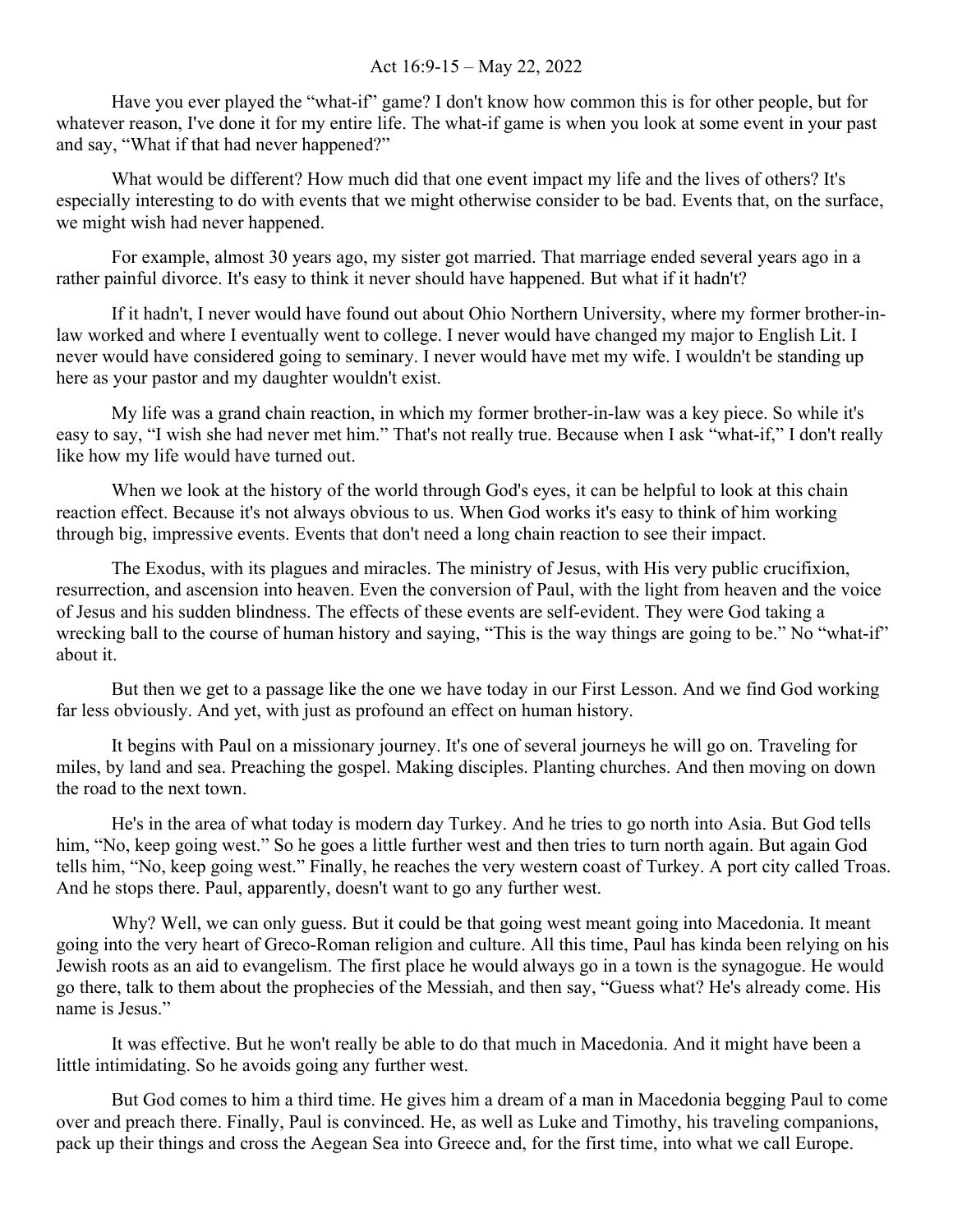They don't really know where they're going. They bounce around from Samothrace to Neapolis and finally to Philippi. Philippi is a good sized city, so they decide to stay there for a few days.

The Sabbath day comes. And they have no where to go. There's no church there to worship in. No Christians to break bread with. No synagogue to evangelize in. They are in completely unfamiliar waters. Saying to themselves, "It's the Sabbath and we're alone. What do we do?"

So they decide to pray. They go outside the city and follow the river, looking for a nice, quiet spot for their little three person church service.

But when they get there, they find a group of women. They're probably washing clothes in the river. And they begin talking to them. One of them, a woman named Lydia, knows something about what they're talking about. She's not really a Jew. She's a Greek from a Greek city. But she knows something about the Scriptures. She's read them before. She's even begun to worship the God she's learned about in the Old Testament.

And when they talk to her, the Lord opens her heart to what they're saying. She invites them back to her house. She and her family are baptized. And suddenly, in just a matter of days, Paul has planted his first church in Europe.

They stay there for a while, then travel down the road to Thessalonica. And they plant another church. And they go further down to the road to Athens. And they plant another church. And they go to Corinth. And they plant another church. And suddenly Greece, that they had so avoided going towards, has become amazingly fertile ground for the Gospel.

And it spreads like wildfire. It spreads to Italy. To Spain. To France. To Germany. To Britain. In just a few years, the entire Roman world is filled with churches. Filled with Christians.

And those Christians send out more missionaries. To Africa. To Asia. And eventually... to America. Where they spread God's Word to a New World. To where we live today.

In a town called Troas, 6000 miles away, 2000 years ago, God set in motion a chain reaction. God came to Paul and gave him a nudge. Don't go north. Go west. And because of that one little nudge, we are now worshipping God in Boonville, Missouri.

Just as the Bible is full of examples where God intervened powerfully and gloriously, it's also full of times where God intervened in the smallest ways. God goes to Abraham and gives him a nudge. "Take a look at Canaan. I think you'll like it there." God goes to Samuel and gives him a nudge. "Take a look at that boy named David. I think he'd make a good king." God goes to Peter and gives him a nudge. "Take a look at that man named Jesus. I think you'll like what he has to say."

Small men given a small nudge to do small things. And yet, changing the world in the process. All because of... what? God spoke. And they listened. Nothing more.

Truth be told, that's how God works most of the time. Yes, the Bible is full of big acts of God. But they're spread out over thousands of years of history. And what happened during the hundreds of years between each of those miracles? Small men given small nudges to do seemingly small things. But all part of God's very big master plan of salvation.

And we're a part of that plan. I know it's hard to feel like it sometimes. We feel very small. I'm just one, small, ordinary man in a world of billions. We're just one, small, ordinary church in one small, ordinary town. What can I possibly do? What can we possibly do?

Well, what could three bewildered travelers wandering through Macedonia do? If they're obeying God's Word and following God's plan, they could change the entire course of human history. And so can you.